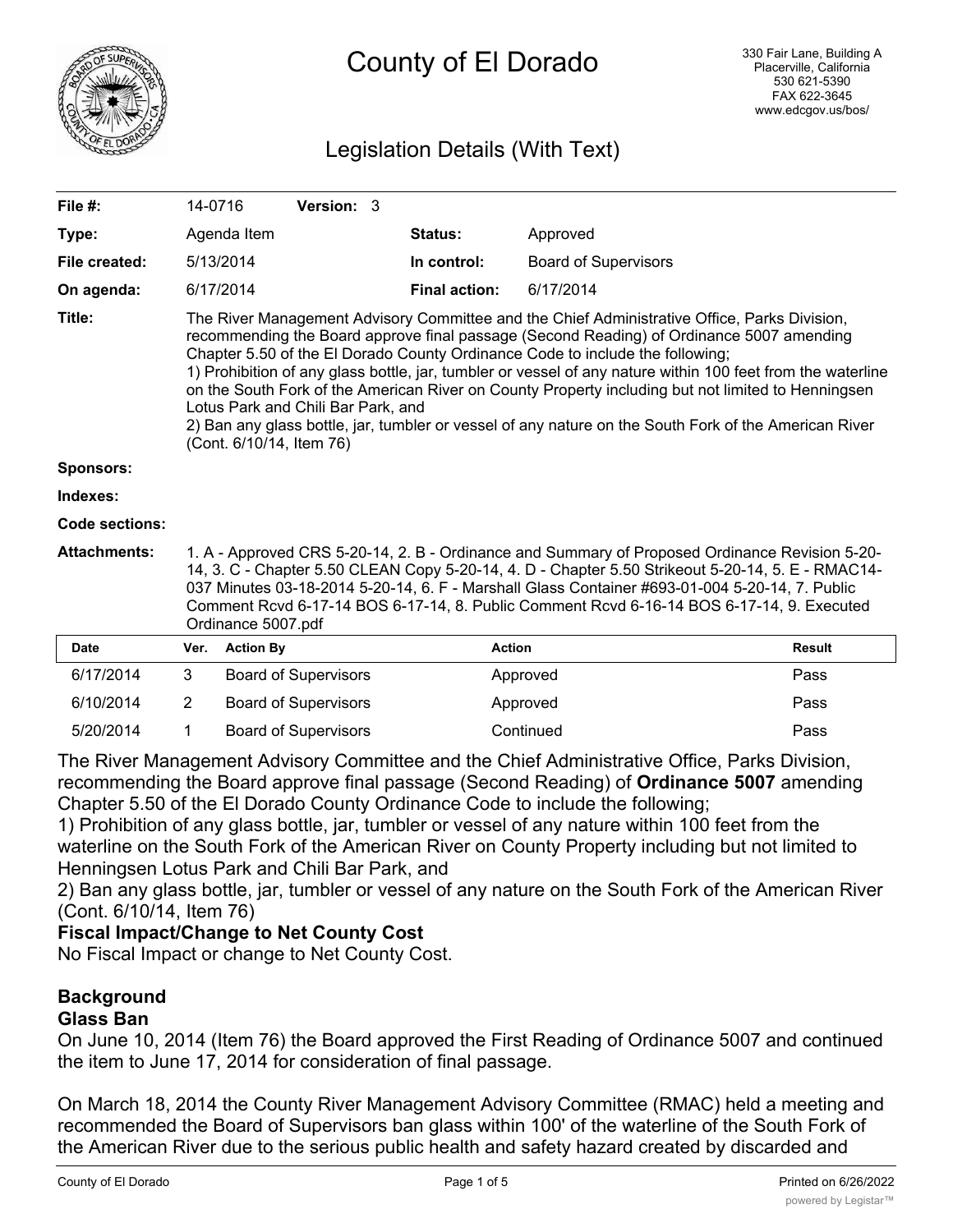broken glass on and around the river. This recommended ban was essentially a continuation of an item on the agenda for the July 9, 2009 RMAC meeting where the committee voted to support a ban of glass on the South Fork American River and within 100' of the waterline on County and State properties.

County Ordinance 5.50, titled "Specific Use Regulations for the South Fork, of the American River" states "The County has designated the portion of the South Fork of the American River between Chili Bar Dam and the confluence of the Folsom Lake State Recreation Area as a special-use area pursuant to California Harbors and Navigation Code section 660. (Ord. 4596, 3-19-2002)"

The County has a River Management Plan (Plan) that states that the Harbors and Navigation Code (Section 660 [a]) defines what police power the County may exercise that will be deemed acceptable in the context of the public's right to access and use the river. Specifically the Plan states that regulations must pertain only to "time-of-day restrictions, speed zones, special use areas, and sanitation and pollution control". The proposed ordinance revision falls into the category of sanitation and pollution control.

On May 8, 2007 the State Parks Department created Order Number 693-01-003 (Attachment F) to ban the possession of glass containers in Marshall Gold Discovery State Historic Park out of concern for the health and safety of the visiting public. This order prohibits glass in the entire North Beach picnic area including the parking lot and boat launch area and within 100' of the waterline of the South Fork of the American River in the park.

In order to assist RMAC with moving forward with their initial Glass Ban recommendation in July 2009, staff provided RMAC with the following options regarding the banning of glass at their March 18, 2014 meeting.

Option 1: Make a presentation to the BOS to direct staff to prepare a Glass Ban Ordinance banning glass within 100' of the waterline of the South Fork of the American River for County Parks along the 21 mile section of the river below Chili Bar Dam

Option 2: Make a presentation to the BOS to direct staff to prepare a Glass Ban Ordinance banning glass within 100' of the waterline at Henningsen Lotus Park

Option 3: Make a presentation to the BOS to direct staff to prepare a Glass Ban Ordinance banning glass within 100' of the waterline of the South Fork of the American River for County Parks along the 21 mile section of river below Chili Bar Dam in addition to requesting that the BOS request CalTrans to ban glass within 100' of the waterline of the South Fork of the American at the Highway 49 and 193 bridge crossings

Option 4: Do nothing.

Staff recommended option 3 due to broken glass along the banks of the river being a health and safety issue and the public has alternatives to bringing glass to the river (Attachment E). The Highway 49 Bridge crossing is especially impacted by trash and broken glass.

#### The Committee made the following motion and vote:

Member Pugliese made a Motion, seconded by Member Gershon, to approve Option 3 in its entirety (Make a presentation to the BOS to direct staff to prepare a Glass Ban Ordinance banning glass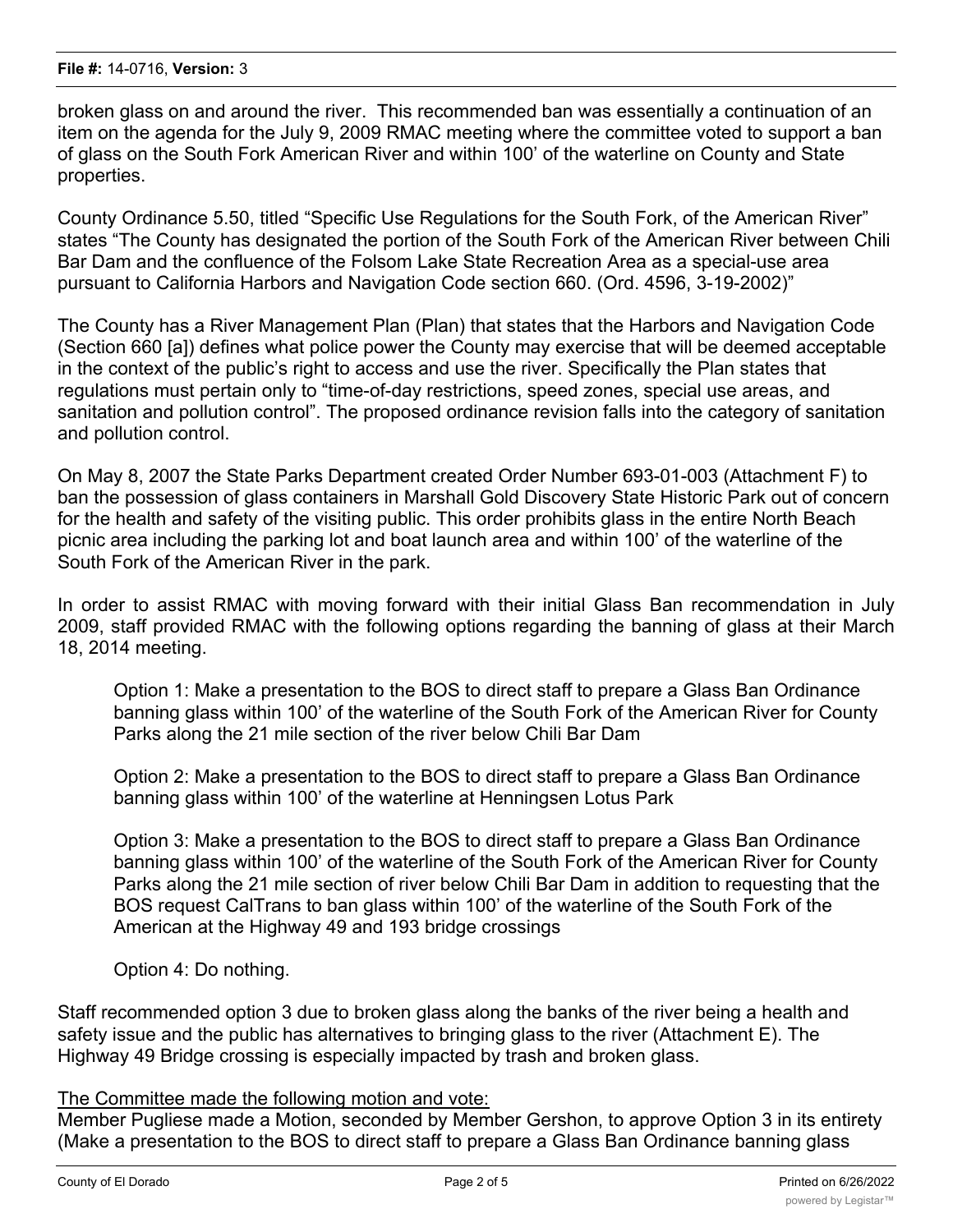within 100' of the waterline of the South Fork of the American River for County Parks along the 21 mile section of river below Chili Bar Dam in addition to requesting the BOS request CalTrans to ban glass within 100' of the waterline of the South Fork of the American at Highway 49 and 193 bridge crossings) and to include making a recommendation that the BLM adopt a similar ban. Yes: 7 - Deitchman, Gershon, Pugliese, Lasko, Tahl, Cushman and Liles

Staff is also recommending altering the current requirement in Section 5.50.070 for carrying a litter container to include all watercraft (changing from watercraft capable of carrying two or more people). This change will help reduce the amount of trash that can be lost by inner tubers and other single person crafts that currently are not required to carry a litter container. The river program has been organizing a low water clean up annually on the Coloma to Greenwood Creek section of the river which is the popular floating section. These clean ups have gathered a significant amount of trash that should be reduced by this change.

There has been an increase in rafting and inner tube use on of the South Fork of the American over the past several years along with an increase in public litter associated with this increased use.

## **Alcohol Ban**

Also for consideration on the March 18, 2014 RMAC meeting agenda was a recommendation on the "Banning of alcohol on Holidays and Holiday Weekends on the South Fork of the American River". This request, similar to the glass ban request in 2009, was a continuation from RMAC's support of such a ban at their July 9 2009 meeting.

The original recommended ban was based on a concern that the ban on alcohol on Holiday weekends on the Lower American River in 2007 would result in many of the alcohol related problems moving up to the South Fork of the American River. There was also a concern of the same type of problem related to an annual ban on alcohol on the Truckee River for July 4 weekends which started in 2008. The Lower American River and Truckee River saw rafters consuming large amounts of alcohol during certain summer holiday weekends that contributed to alcohol related problems including fights, public nudity, and littering.

RMAC and members of the public have expressed concerns about litter and the alcohol related problems that occurred on the Lower American River moving up to the South Fork of the American River. This concern could be enhanced by the possible scenario that there will be only 500 cubic feet per second (cfs) released from Folsom Reservoir this summer. This scenario would likely lead to the Lower American River not being as popular for floating or make floating impossible over the summer which could likely increase alcohol use on the South Fork of the American River. This increase in alcohol consumption would likely lead to an increase in alcohol related problems.

Absent special legislation, the County does not have authority to ban the possession of alcohol on the South Fork of the American River or on private property along the banks of the river. As such, banning alcohol on the South Fork of the American River would need to be done at the State Legislative level and such a request would need to come from the Board of Supervisors (BOS).

Staff asked the El Dorado County Sheriff's Department to provide statistics on river related inner tubing and boating citations for the South Fork of the American River and whether the citations were alcohol related. Citations and calls were requested for alcohol related issues including trespassing by landowners and quiet zone violations by boaters for the last three years. The Sheriff's Department did not report any citations based on the request.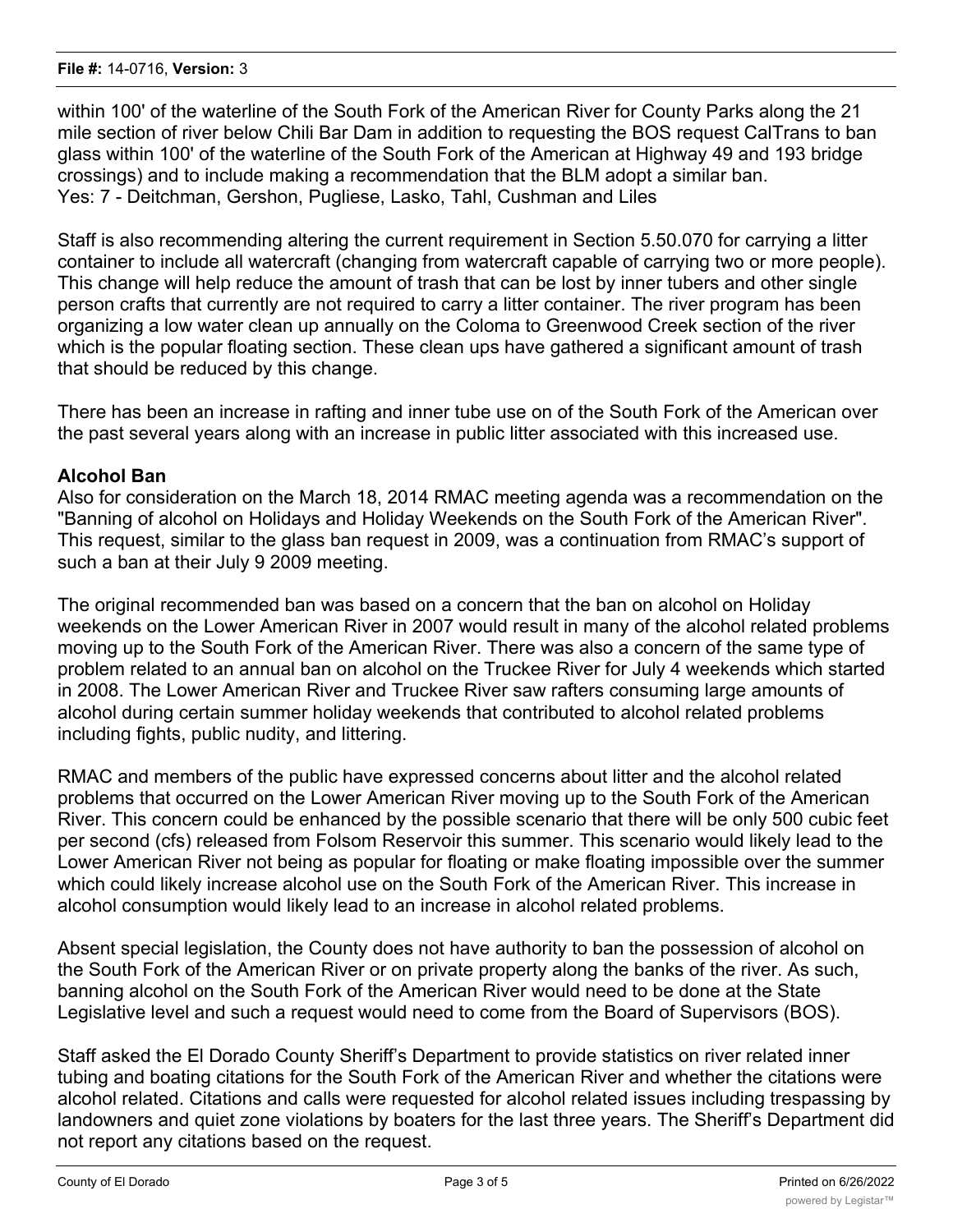Staff provided RMAC with the following options regarding the banning of alcohol on Holidays and Holiday Weekends on the South Fork of the American River at their March 18, 2014 meeting.

Option 1: Request the BOS to Ban Alcohol on Holiday weekends in perpetuity: Recommend the BOS to request the State Legislature to ban alcohol on the South Fork of the American River for Holiday Weekends in perpetuity.

Option 2: Request the BOS to Ban Alcohol on Holiday weekends in 2014: Recommend the BOS to request the State Legislature to ban alcohol on the South Fork of the American River for Holiday Weekends for 2014 in light of the low water conditions on the Lower American River.

Option 3: Request the El Dorado County Sheriff to meet: Request a meeting with the El Dorado County Sheriff requesting his participation in requesting the BOS to request the State Legislature to ban alcohol on the South Fork of the American River for Holiday Weekends for 2014 in light of the low water conditions on the Lower American River.

Option 4: Request the BOS to determine this to be an emergency order based on fire conditions and water releases: Request the Sheriffs Office to declare this as an emergency measure based on conditions and request that the BOS pass a resolution for 2014.

Option 5: Do Nothing: Do not make a recommendation at this time and wait to see if problems do occur.

Staff did not make a recommendation to the committee regarding the banning of alcohol on the river.

The Committee made the following motion and vote:

Member Lasko made a Motion, seconded by Member Gershon, to Request the Board of Supervisors to Ban Alcohol in perpetuity on the South Fork of the American River. Yes: 7 - Deitchman, Gershon, Pugliese, Lasko, Tahl, Cushman and Liles

Staff does not recommend supporting the alcohol ban motion made by the RMAC.

Pursuant El Dorado County Board of Supervisor's Policy A-3, new or amended ordinances "shall be presented to the Board of Supervisor's for conceptual approval before requesting County Counsel to prepare a draft ordinance or ordinance amendment". In order to make the revised ordinance effective in time for the July 4th weekend, this ordinance revision deviates from Policy A-3 in that conceptual approval has not yet been received.

#### **Reason for Recommendation**

Staff is recommending approval and continuation for final adoption of the ordinance revision due to the serious public safety and health hazard created by discarded and broken glass on and around the river, and to reduce the amount of trash associated with boating and floating activities on the South Fork of the American River.

#### **Clerk of the Board Following Board Approval:**

The Clerk will obtain the Chair's signature on the Ordinance and provide a fully executed copy to the Parks Division.